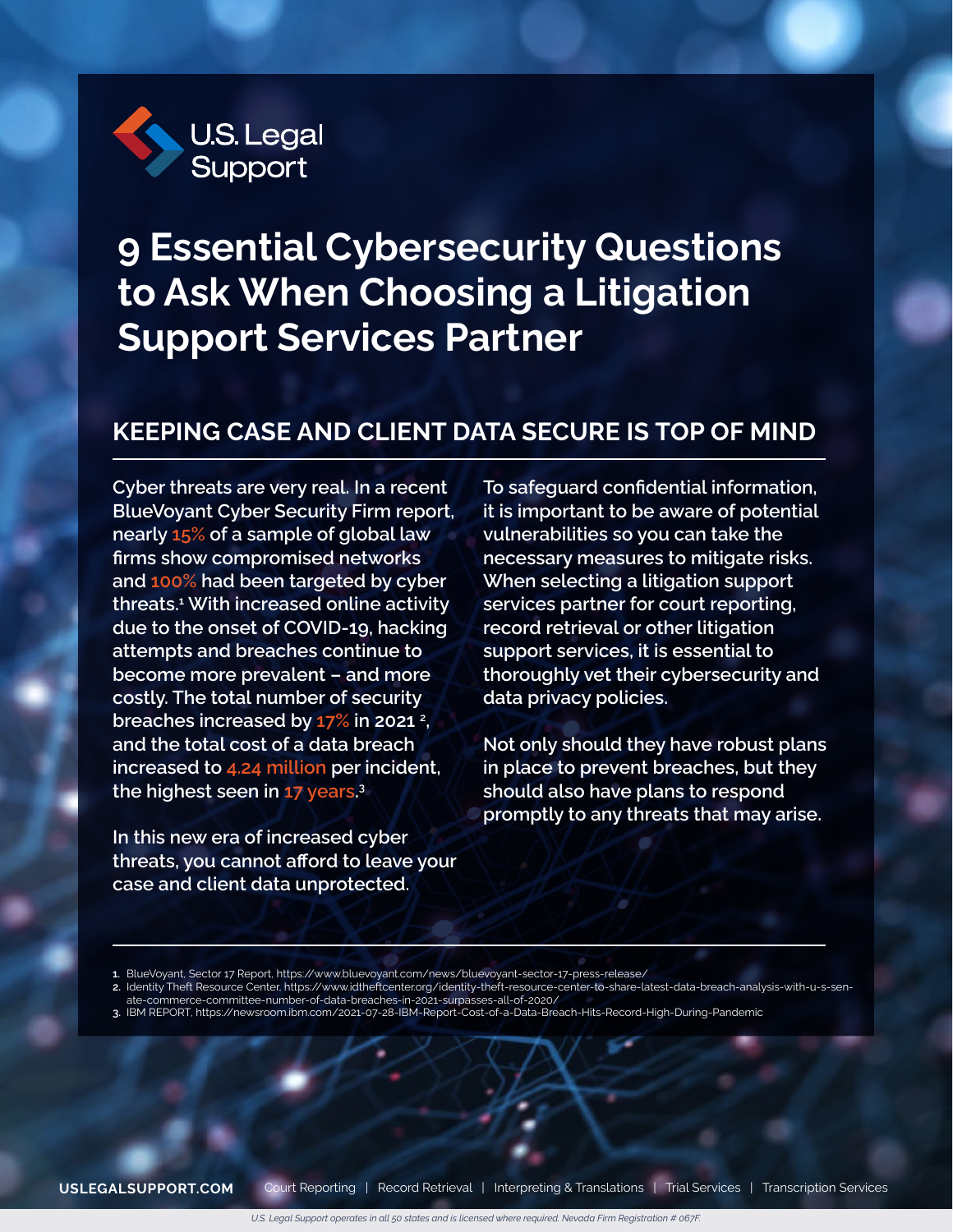

### **9 Essential Cybersecurity Questions to Ask When Choosing a Litigation Support Services Partner**



The Health Insurance Portability and Accountability Act (HIPAA) of 1996 dictates how protected health information is stored, handled and disclosed. To ensure the confidentiality of your clients Protected Health Information (PHI), you need to work with a HIPAA compliant partner.

#### **2. HAS A SOC 2 TYPE 2 EXAMINATION BEEN CONDUCTED?**

SOC refers to "System and Organization Controls" and these are designed to measure how well an organization manages and protects client data. A successful SOC 2 Type 2 audit takes this an important step further, confirming that an independent third-party auditor has verified that best-in-class procedures, safeguards and technologies are employed across the five trust principles - security, availability, processing integrity, confidentiality and privacy.

#### **3. HAS AN INDEPENDENT AUDITOR VERIFIED BOTH SOC 2 TYPE 2 AND HIPAA COMPLIANCE?**

Without [attestation from a reputable independent auditor](https://www.aicpa.org/interestareas/frc/assuranceadvisoryservices/aicpasoc2report.html), you cannot guarantee that systems and operational processes ensure HIPAA compliance and follow SOC 2 Type 2 guidelines. Without this third-party verification, a vendor will also be unable to corroborate its answers to the vital questions on this list, including the nature of system and operational controls employed within the company, what risks are being mitigated by these systems and the effectiveness of the controls.

#### **4. DO YOU HAVE A SECURITY OPERATIONS CENTER (SOC)?**

A Security Operations Center gathers input from the following sources to protect systems and data:

- Intrusion detection and prevention systems that continuously monitor a network for vulnerabilities
- Firewalls that are preventing malicious access to systems
- y System events on servers and staff computers that could signal malicious activity
- Endpoint malware and malicious activity
- Internet protection systems reporting malicious activity

#### **5. WHAT IS YOUR DISASTER RECOVERY PLAN AND WHAT REDUNDANCIES DO YOU HAVE IN PLACE?**

As the saying goes, "if you fail to plan, you plan to fail." Disasters come in many forms. Whether hackers, electrical fires, floods or broken air conditioning units, It is imperative your partner of choice has a disaster recovery plan. Not only does this protect your data, but enables your business to continue operations in the event of an emergency or disaster.

#### **6. HOW IS DATA PRIVACY ENFORCED AND MONITORED?**

To safeguard your privacy, a partner should offer strict rolebased access control, limiting who has access to your data within the organization. The enforcement of strict access control should be audited and tested in a company's SOC 2 Type 2 report.

#### **7. WHAT IS THE INCIDENT RESPONSE PLAN?**

In the event of a breach, having a complete incident response plan will reduce damage and help you recover as quickly as possible. When considering a potential partner, this is an important component that should not be overlooked. The incident response plan, and how incidents are handled within a company, will be audited and confirmed in the company's SOC 2 Type 2 report.

#### **8. IS YOUR DATA BACKED UP AND IF SO, HOW OFTEN?**

To prevent data loss, a provider should perform at minimum daily backups of all systems and data. A company should also replicate systems and data to a separate geographic location to assure that they are always available. Backup activities should be audited and confirmed in the company's SOC 2 Type 2 report.

#### **9. ARE THIRD-PARTY PENETRATION TESTS CONDUCTED ON KEY SYSTEMS EXPOSED TO THE INTERNET TO ENSURE THEY ARE SECURE?**

Penetration testing conducted by a reputable third-party firm helps ensure client data is safe when using systems exposed to the Internet. Confirmation of penetration testing should be included in a company's SOC 2 Type 2 report and a company should be able to produce a report that shows testing results.